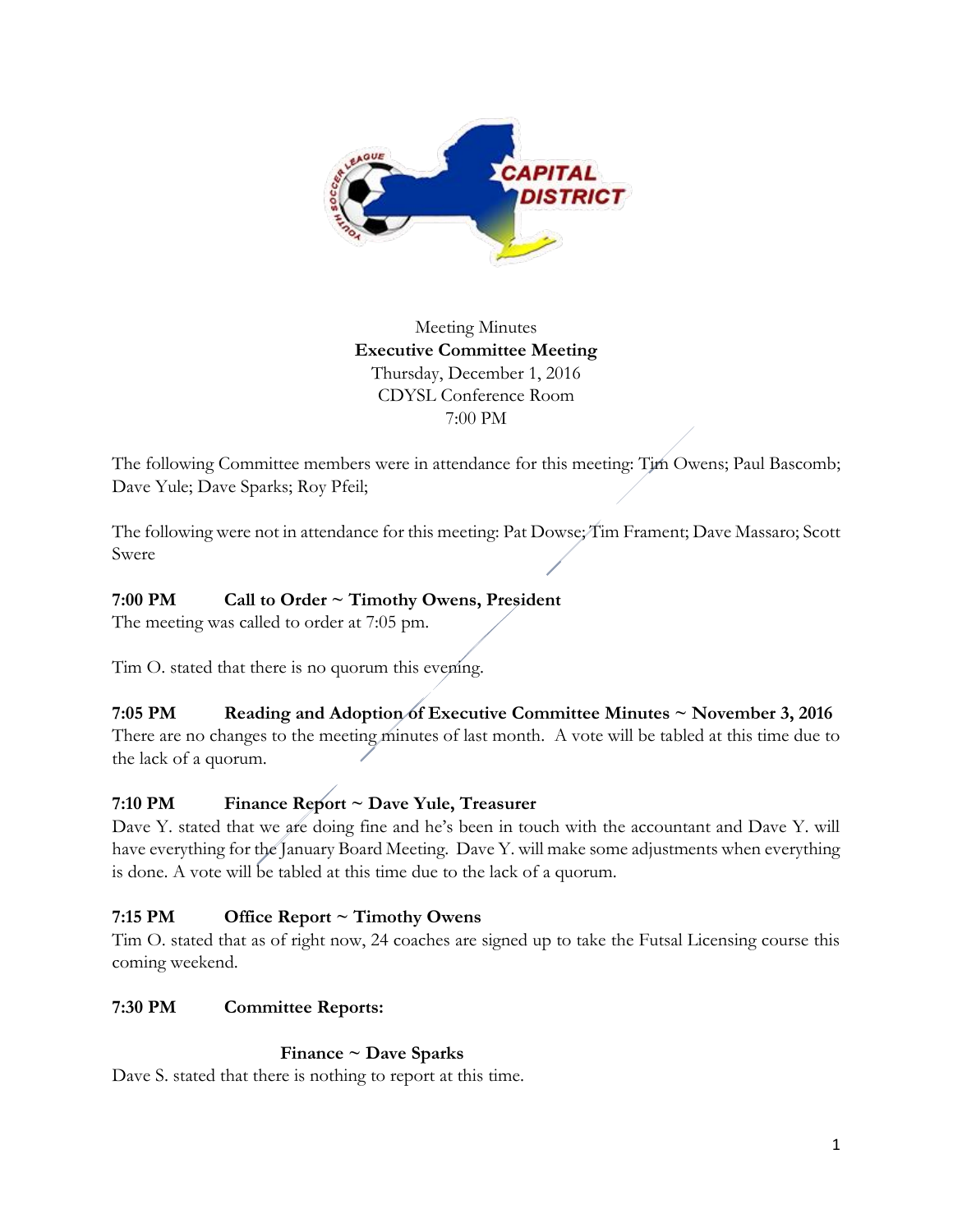#### **Games ~ Paul Bascomb (Updates: Futsal, Spring)**

Paul stated that we are starting the Spring League on April 23<sup>rd</sup>, nothing has changed on what is on the schedule.

Tim O. stated that we have two facilities approved for 60 teams for futsal, Albany has not granted final approval yet. As of today, we have 22 teams signed up for futsal. Guilderland has been soliciting teams for their futsal program. They are saying they have over 60 teams registered to play with the Guilderland futsal program. Tim O. stated that we were told Guilderland would not be doing futsal this season but we are finding out now, that they are. Tim O. states that after the Empire Cup meeting a few weeks ago, Tim O., Italo and Mike Kinnally met. Tim O. asked Mike about the futsal program they are running and that they have been soliciting teams for the futsal program as he saw an e-mail that was going out. The number of teams signed up for Guilderland were very similar to CDYSL figures but this year, the teams will pay for the referees in the CDYSL Futsal Program and Guilderland is advertising they will not have to pay those referees fees. Tim O. outlined the conversation that he and Mike had in regards to the program and not being able to take their Futsal back as they ran it a few years ago. CDYSL was asked to take it over as it will not be covered by CDYSL insurance if Guilderland runs their program. An alternative presented was for Guilderland to submit a proposal to the CDYSL office to add Schenectady facilities as viable futsal facilities this year. The third option is to run the Guilderland Futsal as a tournament. Hosting forms would need to be sent to the CDYSL office.

Mike's response was he will not be bullied and Tim O. reassured he was not being a bully but just outlining the options. Mike stated that Guilderland was going to move forward with this program anyway. Tim stated that our teams need to be protected and we need to make sure they are insured. As such CDYSL will need to notify the Schenectady School District to make sure they are aware that the children involved in the Futsal Program with Guilderland are not be covered by CDYSL insurance. That being said Tim O. learned that Mike K had called down to ENYYSA and as a result CDYSL has been presented an application to host a tournament for the Guilderland Futsal Program. There was a good discussion by those in attendance at this meeting about the Pros and Cons of accepting the application. Overall the feeling was that the Executive Committee needs to do what is right for the members of CDYSL and that the Clubs and their players are protected.

#### **Membership/Nominations ~ Dave Sparks**

Dave S. stated that there is nothing new at this time on Memberships and nothing for Nominations as it is too early in this season.

#### **Rules ~ Scott Swere (RULES PROPOSALS – Updates)**

Scott Swere not present and therefore no report.

#### **Registration ~ Tammy Kishbaugh**

There is a handout on this report and the numbers are slow but steady compared to previous years.

#### **ZTEC**

There was nothing to report on at this meeting.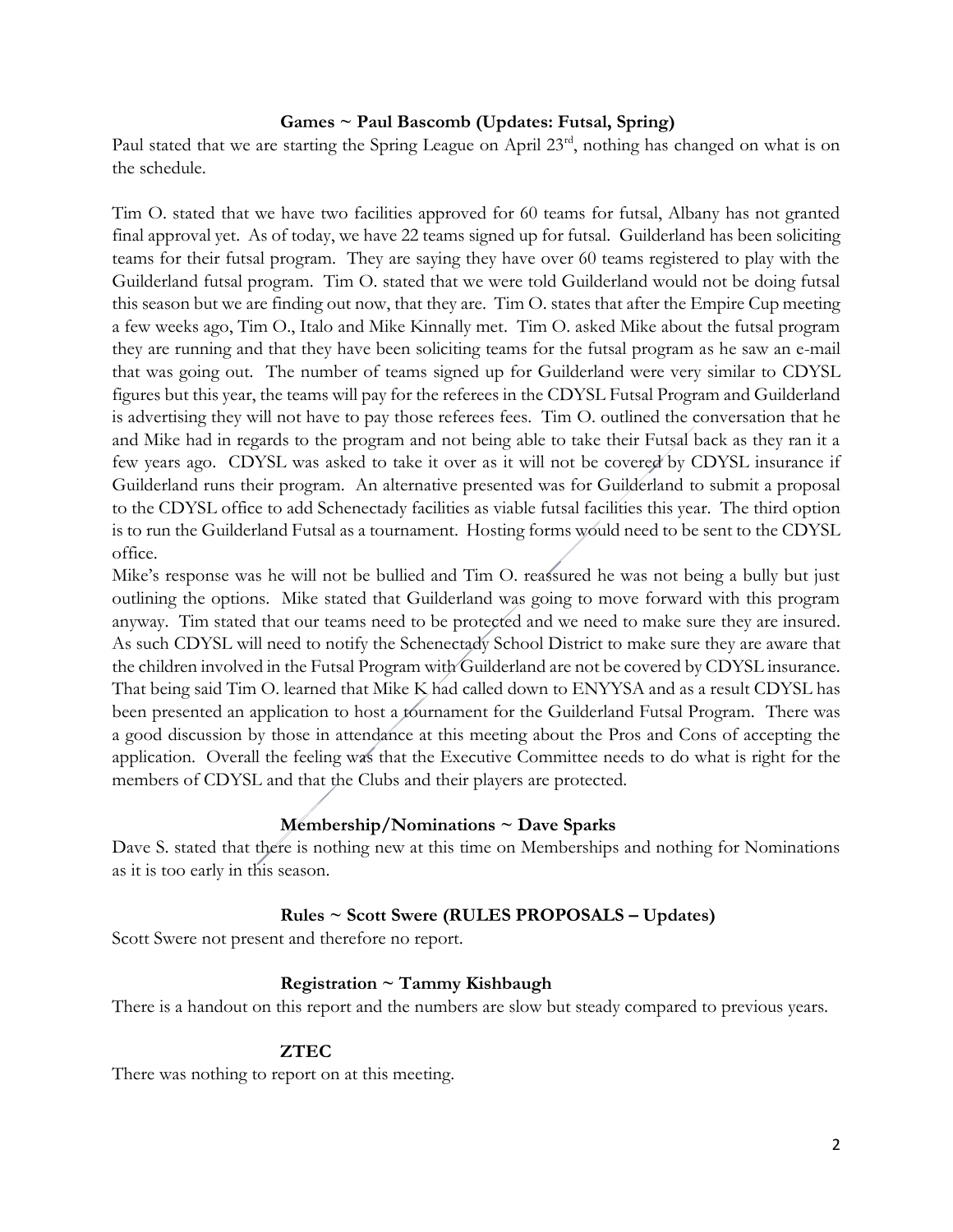#### **Arbitration**

There was nothing to report on at this meeting.

### **Appeals**

There was nothing to report on at this meeting.

### **7:50 PM Programs**

### **Coaching Education ~ Roy Pfeil, Second Vice President**

Roy had to leave early so there is nothing to report on at this meeting.

### **ODP Program (follow-up) ~ Roy Pfeil**

Tim O. stated that Roy sent out an e-mail about tryouts on the ODP. There are still tryouts to be had for certain age groups.

### **TOP Soccer**

There is nothing to report on at this meeting.

### **8:00 PM Unfinished Business – Futsal, Computer Services (office)**

Tim O. stated that Futsal was already discussed.

Dave Y. sent Tim O. an e-mail on computer services but nothing is solid on that matter at this time. It is in the works.

## **8:10 PM New Business – Spring League 2017, Empire Cup Tournament 2017**

Spring League 2017 has been discussed.

There is no signed contract with venues for Empire Cup 2017 at this time.

There were discussions on the Exceptional Seniors events and changing the date for next year because it falls on a weekend and maybe possibly targeting advertising to the sophomores and juniors in high school so they may look forward to playing in these games to be seen by college coaches. Dave Y. stated that a walk-on from Colonie, that Dave Y asked to come, was called by a college coach and she was very pleasantly surprised.

Tim O. stated that it is our job to take care of what is in front of us but we also need to do our job and take care of what may come in the future so we need to look ahead on possible changes.

Tim O. will reach out to Dave M. and he will ask Tim F. as well to ask his intentions if he wants to stay on the Executive Committee.

Paul B. stated that if we don't have teeth in what we do, such as the Alleycats Soccer Club issue, we will be in the same spot with other clubs. We need to back up what we say we are going to do and be hard line with it.